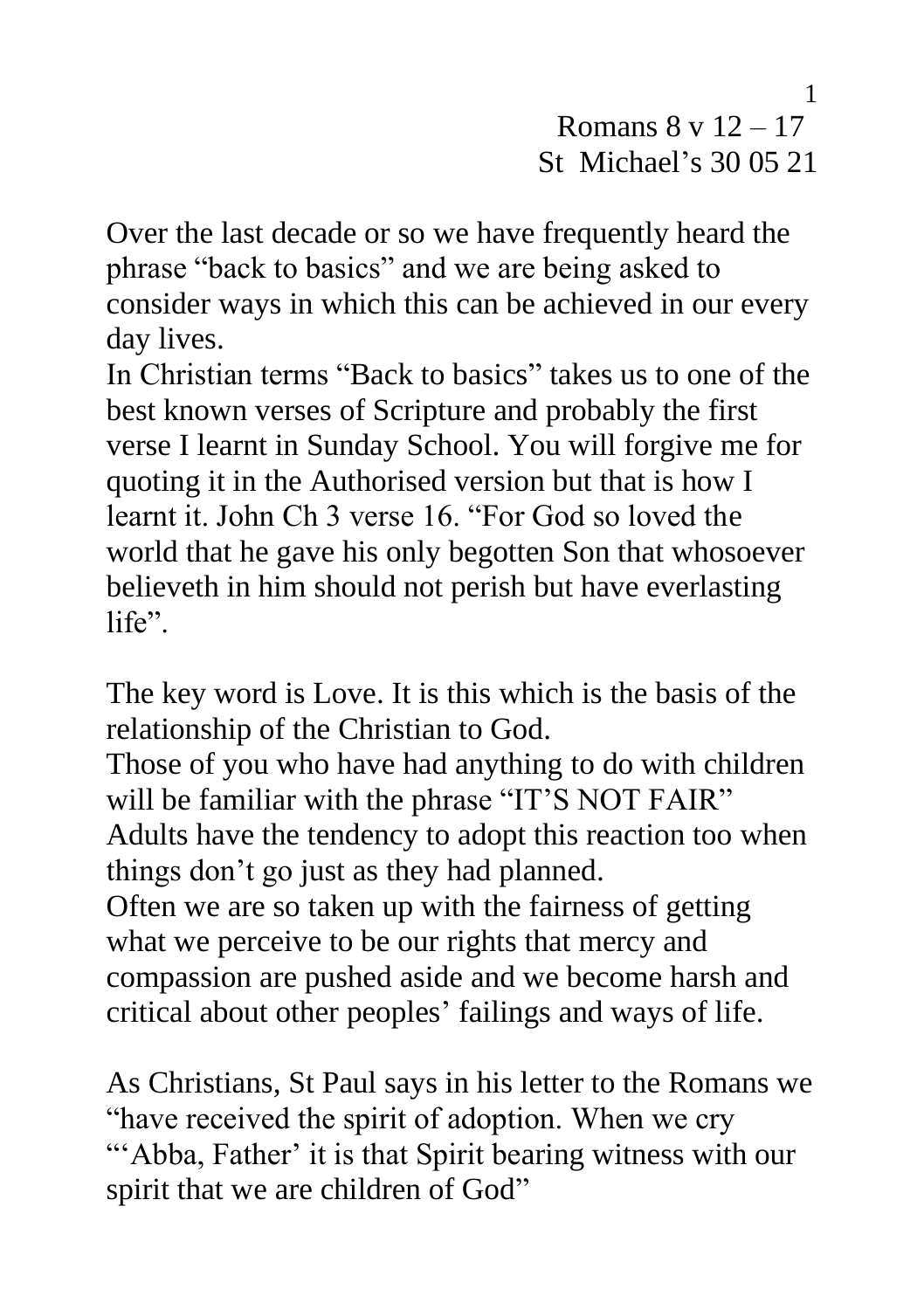If God has, through his infinite loving grace, adopted us, fallen and damaged human beings, as his children, how can we do other than follow his example in the way we treat others.

Let's face it, families don't always agree but if love prevails they can learn to live together in harmony despite their differences.

That means turning away from acts or even thoughts of revenge; it means always moderating fairness with compassion.

And not setting our selves up in judgement of others.

It is very easy for prejudice to influence our outlook on life. Sometimes it is inbred from early Childhood, sometimes it is taught and unquestioningly learnt from the culture in which we live. But if we are to follow Christ's example, we must leave prejudice and bigotry behind.

In recent years the church has gone through a number of crises.

The fundamentalists, against the traditionalists, and both of them opposed to the liberals, the lobby for women's ordination and those in favour of Women Bishops and the particular groups who are fervently opposed.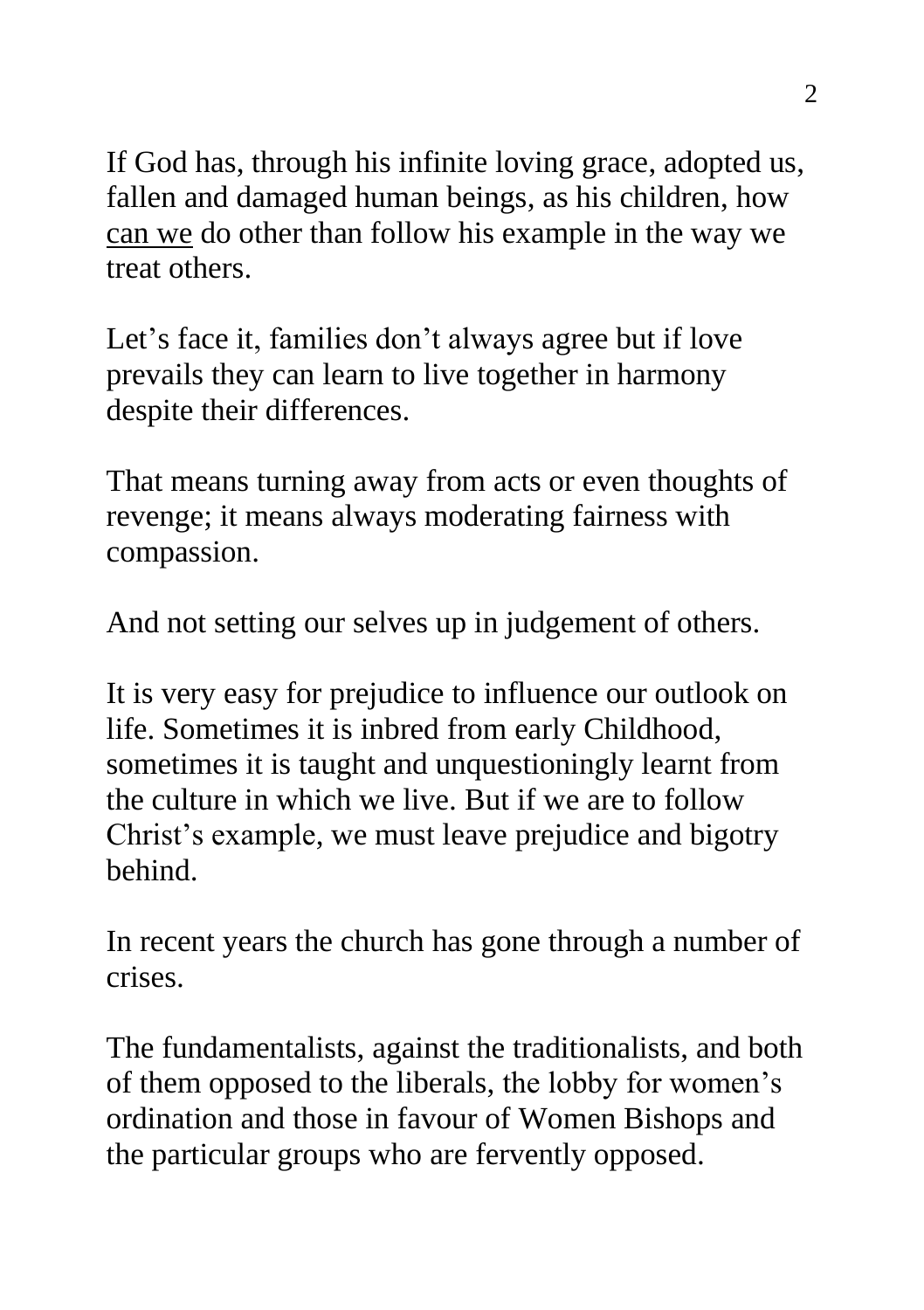The gay rights movements and those who condemn homosexuality as a sin: those who agree with divorcees remarrying in church and those who say it is against God's laws. And more recently the Black Lives Matter demonstrations and the increasing awareness of the reemergence of anti-Semitism. In all of this the love and compassion of God is so often forgotten.

Prejudice inhibits love and hinders kindness.

We all harbour a certain degree of small mindedness. It may be concerned with colour or creed, social status or gender orientation, or it may be much more subtle than that, related to behaviour or occupation, or the lack of it; The homeless, the unemployed, the refugee and the asylum seeker. Disapproval of "the younger generation" or marginalisation of the elderly

What ever the group, we need to remember that Jesus calls us to love as he loved. And that means through God's grace learning to understand and accept those who's deeply held convictions differ from our own.

Bruce Kenrick writing about his experiences ministering in the slums in the 1960s said this:

"We classify men good and bad. We range them before our judgement seat and say, "You are a saint, and you are a sinner; all this group are sinners. You and you and…. But there we stop, for this man standing down among the sinners has nail prints in his hands…He looks at us: we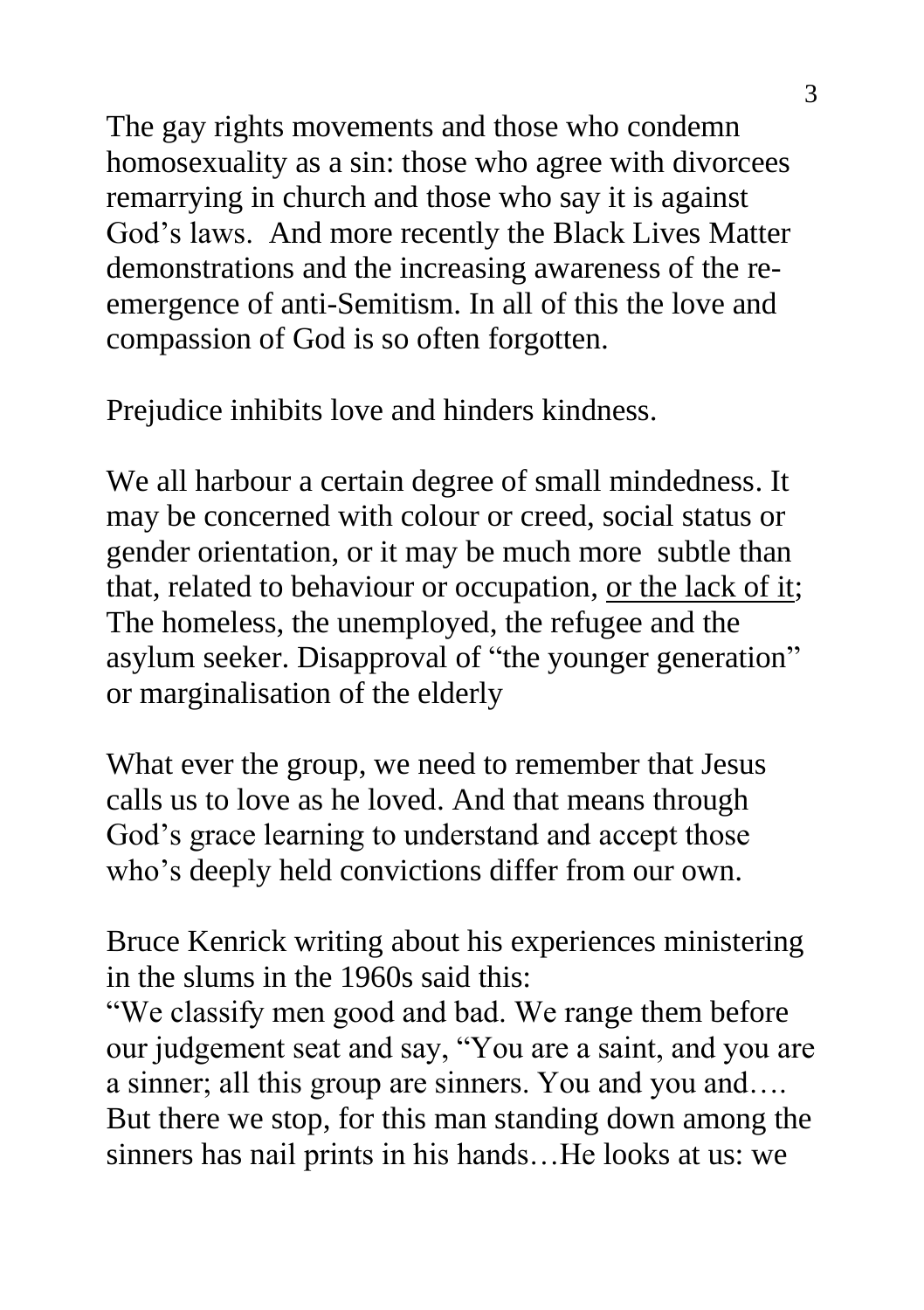feel uneasy on our throne: we are afraid: He's judging  $_{\rm 11S}$  "

It is politically incorrect nowadays to sing the old chorus "Jesus died for all the children, all the children of the world" but it contains an important truth when it goes on to remind us that all are precious in his sight. That means whatever their race, colour, creed, gender, sexual orientation, or age. So "It is not for us to take God's judgement into our own incapable hands but to recognise with humility that we all stand condemned were it not for the amazing merciful love of God which has set us free." *Sears*.

Christ died for all humanity, that we all might become God's children by adoption and grace. And be transformed from "death's slaves to God's children." That means transforming our attitude towards others not just to a position of tolerance but to one of acceptance and concern. We are called to love as Christ loves us.

I would like to read you a poem written by a nurse about a drug addict,

who lived on the streets of London, which illustrates this sort of acceptance.

It's called The Hero.

He was badly burned when they brought him in There was nothing that we could do But ease his pain and sit with him